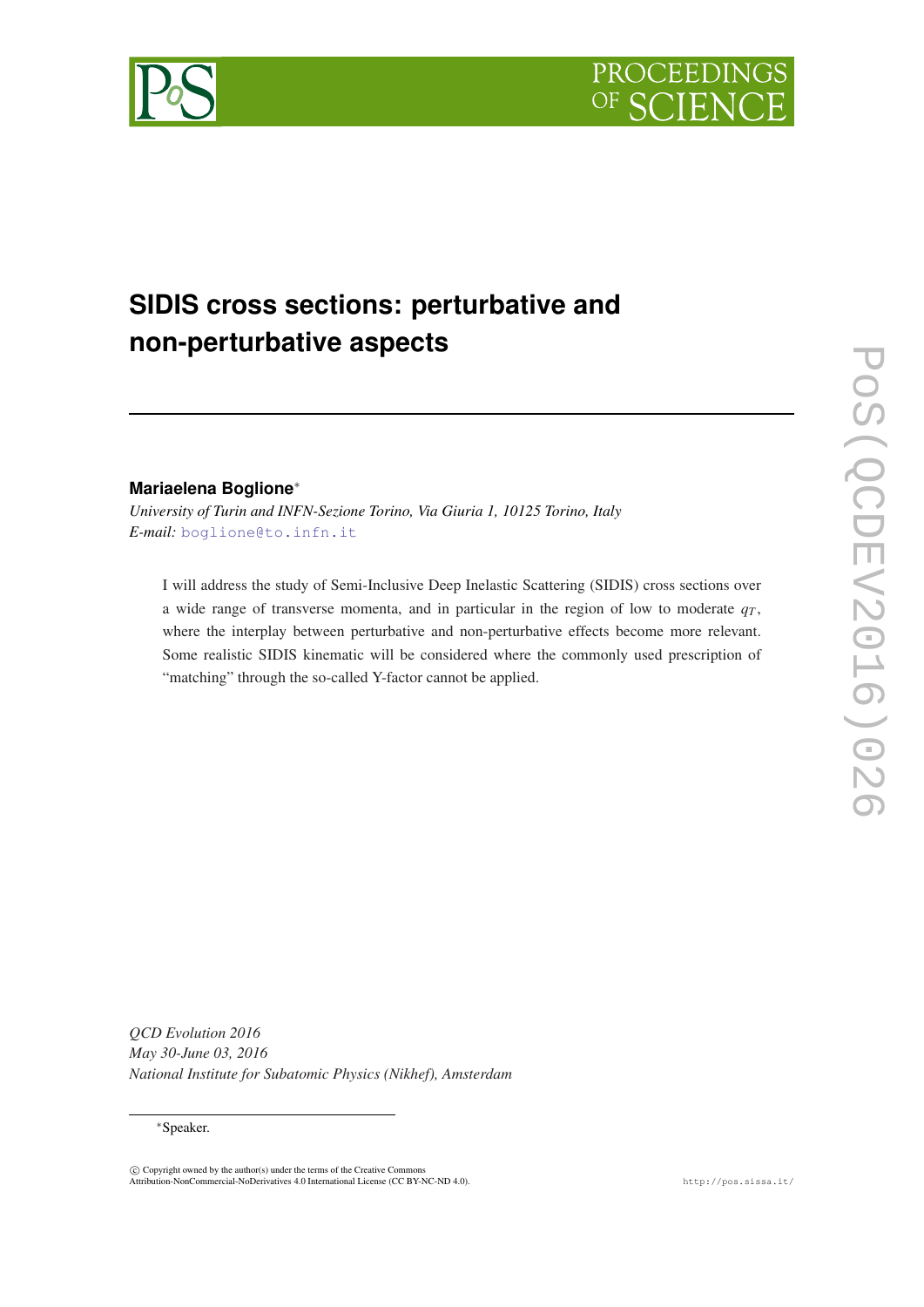#### 1. Introduction

Describing a hadronic process at high resolution scale *Q*, over the whole range of transverse momenta  $q<sub>T</sub>$ , is a highly non-trivial task. Collinear perturbative QCD calculations allow us to compute its cross section at large  $q_T$ , where  $q_T > Q$ , but fail at low  $q_T$ .

Let's consider, for example, the  $q<sub>T</sub>$  differential cross section typical of a Drell Yan (DY) process. Although fixed order calculations correctly reproduce its large *q<sup>T</sup>* behaviour, they cannot describe DY data at small  $q<sub>T</sub>$ : in fact, at Born level the cross section is vanishing while at order  $\alpha_s$  it is badly divergent. Low energy DY data, instead, show that low  $q_T$  cross sections are not divergent. Its  $M<sup>2</sup>$  dependence is remarkably well described by a Gaussian distribution, due to a successful interplay among the  $1/M^2$  behaviour of the Born cross section, the DGLAP evolution in  $Q<sup>2</sup>$  and kinematics. Considering the same DY processes at different (but still low) energies, one easily realizes that data keep being consistent with a Gaussian behaviour, but require larger and larger Gaussian widths with increasing  $\sqrt{s}$ . This is shown in Fig. 1 where the  $q_T$  distributions from the E288 experiment [\[1\]](#page-5-0) at three different c.m. energies are reported: from left to right,  $\sqrt{s} = 19.4$ GeV,  $\sqrt{s}$  = 23.8 GeV and  $\sqrt{s}$  = 27.4 GeV. In each panel, different ranges in *M* can be successfully reproduced by the same Gaussian width, while increasing values of  $\sqrt{s}$  indicate the need of growing Gaussian widths: from left to right  $\langle k_T^2 \rangle = 0.47 \text{ GeV}^2/c^2$ ,  $\langle k_T^2 \rangle = 0.57 \text{ GeV}^2/c^2$ ,  $\langle k_T^2 \rangle = 0.71$ GeV<sup>2</sup>/ $c^2$  respectively. On the other hand, as soon as  $q_T$  grows larger, DY cross sections do not follow a Gaussian distribution anymore, and present the expected pertubative tail, well described by collinear QCD computations. This is shown in Fig. [2,](#page-2-0) where DY data from the CDF Collabora-tion [[2](#page-6-0)], corresponding to  $\sqrt{s} = 1.96$  TeV, are compared to a typical Gaussian distribution.

Diverging contributions in the range of lower  $q<sub>T</sub>$  are due to large logarithms arising from the emission of soft and collinear gluons; they need to be resummed in order to obtain the physical cross section. Here  $\alpha_s$  cannot be used as the effective expansion parameter of the perturbative series; instead, in this region, a perturbative expansion in terms of logarithms is performed, and this perturbative series is then resummed into the so-called Sudakov exponential form factor. This is



**Figure 1:** The  $q<sub>T</sub>$  distributions from the E288 experiment [[1\]](#page-5-0) at three different c.m. energies are reported: left panel  $\sqrt{s}$  = 19.4 GeV, central panel  $\sqrt{s}$  = 23.8 GeV, right panel  $\sqrt{s}$  = 27.4 GeV. At each fixed value of  $\sqrt{s}$ , i.e. in each panel, different ranges in *M* can be successfully reproduced by the same Gaussian width, while increasing values of  $\sqrt{s}$  indicate the need of growing Gaussian widths: left panel  $\langle k_T^2 \rangle = 0.47 \text{ GeV}^2/c^2$ , central panel  $\langle k_T^2 \rangle = 0.57 \text{ GeV}^2/c^2$ , right panel  $\langle k_T^2 \rangle = 0.71 \text{ GeV}^2/c^2$ .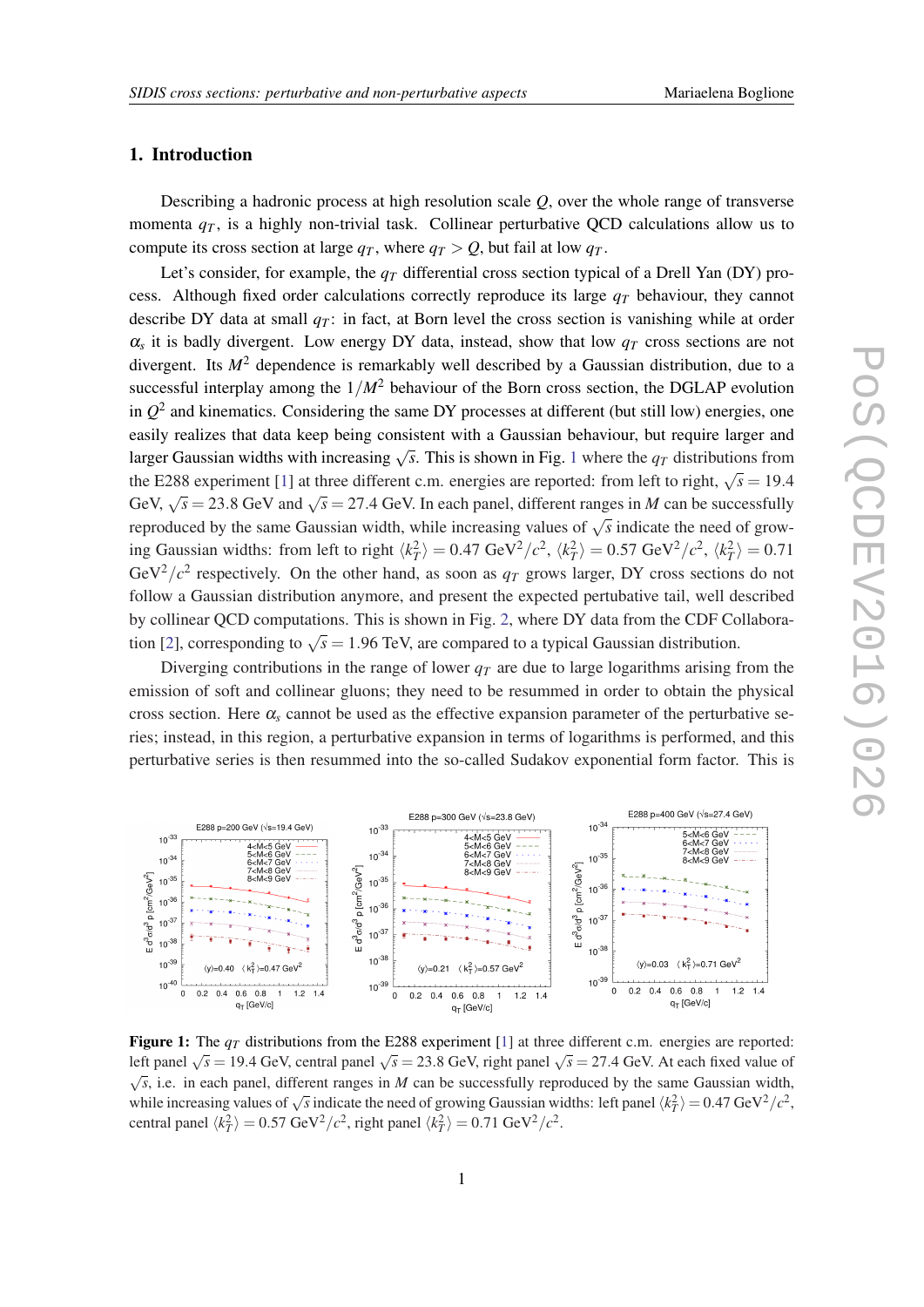<span id="page-2-0"></span>

**Figure 2:** The  $q_T$  distributions from the CDF Collaboration at Fermilab (Run II), at  $\sqrt{s} = 1.96$  TeV. Data are from Ref. [[2\]](#page-6-0).

usually achieved by applying the Collins-Soper-Sterman (CSS) factorization scheme [\[3\]](#page-6-0) or, equivalently, the improved Transverse Momentum Dependent (TMD) framework, developed more re-cently [\[4,](#page-6-0) [5](#page-6-0)]. In fact, these two formalisms differ only at higher orders in  $\alpha_s$ , provided the auxiliary scales  $\zeta_F$  and  $\zeta_D$  are appropriately fixed so that  $\zeta_F = \zeta_D = Q^2$ . This equivalence was explicitly shown, for example, in Appendix B of Ref. [\[6\]](#page-6-0).

Resummation is performed in the impact parameter space,  $b_T$ , the Fourier conjugate of the transverse momentum space, where momentum conservation can easily be applied. The cross section is then separated into two parts: the resummed term, W, which contains the whole essence of resummation itself, and the Y term, which is regular at small  $q_T$  (i.e. less singular than  $1/q_T^2$ ). The CSS resummation scheme was originally developed for DY processes, but can be applied to Semi-Inclusive Deep Inelastic Scattering (SIDIS) reactions as well. For unpolarized SIDIS processes,  $\ell N \rightarrow \ell hX$ , the following CSS expression [[7](#page-6-0), [8\]](#page-6-0) holds

$$
\frac{d\sigma^{total}}{dx dy dz dq_T^2} = \pi \sigma_0^{DIS} \int \frac{d^2 \mathbf{b}_T e^{i\mathbf{q}_T \cdot \mathbf{b}_T}}{(2\pi)^2} W^{SIDIS}(x, z, b_T, Q) + Y^{SIDIS}(x, z, q_T, Q), \tag{1.1}
$$

where  $q_T$  is the virtual photon momentum in the frame where the incident nucleon  $N$  and the produced hadron *h* are head to head, and  $\sigma_0^{DIS}$  is the LO elementary DIS cross section.

$$
\sigma_0^{DIS} = \frac{4\pi\alpha_{\rm em}^2}{sxy^2} \left(1 - y + \frac{y^2}{2}\right),\tag{1.2}
$$

with the usual DIS kinematical variables  $x = Q^2/(2P \cdot q)$ ,  $y = P \cdot q/P \cdot l$ . Notice that, for SIDIS, we most commonly refer to the transverse momentum  $P_T$  of the final detected hadron, *h*, in the  $\gamma^* N$ c.m. frame, rather than to the virtual photon momentum *q<sup>T</sup>* , in the *Nh* c.m. frame. They are simply related by the hadronic momentum fraction *z* through the expression  $\bm{P}_T = -z\bm{q}_T$ , so that

$$
\frac{d\sigma}{dx dy dz dP_T^2} = \frac{d\sigma}{dx dy dz dq_T^2} \frac{1}{z^2}.
$$
\n(1.3)

We will come back on this distinction below. At this stage, it is worth stressing that working in  $b_T$ space makes phenomenological analyses more difficult, as we lose intuition and direct connection with "real world experience". In fact, experimental data are usually provided in momentum space.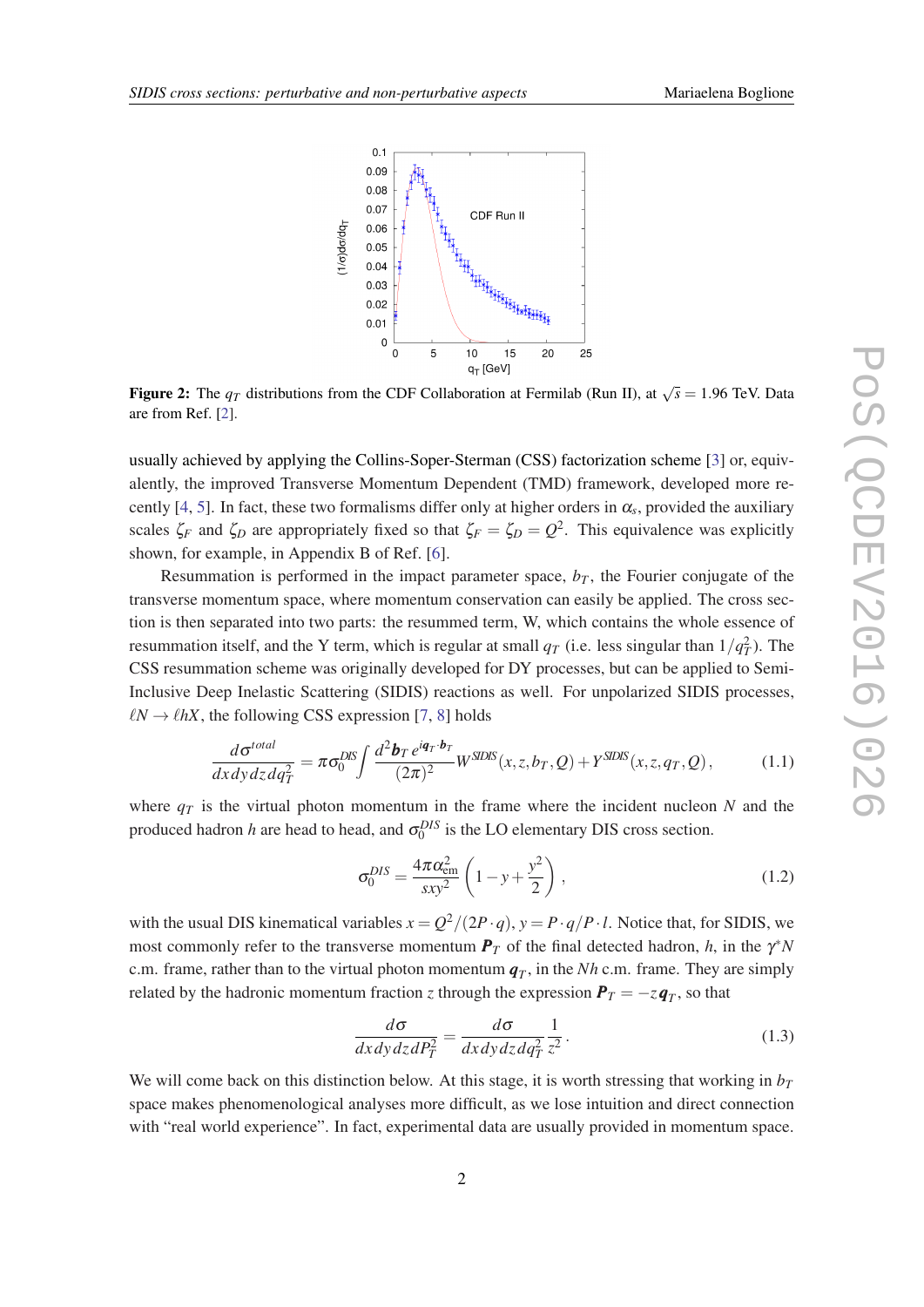

Figure 3: SIDIS cross sections show a Gaussian behaviour at very small  $q<sub>T</sub>$ , where fixed order calculations diverge and cannot describe them correctly. However, they do not show a Gaussian tail at larger  $q<sub>T</sub>$ , where perturbative QCD works well. The left panel is from Ref. [\[11](#page-6-0)], and shows the differential charged particle rates as a function of the transverse momentum of the produced hadron as measured by ZEUS detector at HERA [[12](#page-6-0)], compared to the results presented in Ref. [[11\]](#page-6-0). The right panel is from Ref. [\[9](#page-6-0)] and shows the COMPASS multiplicities distributions [[13](#page-6-0)], in two bins of relatively large  $Q^2$ , compared to the results of the gaussian fit presented in Ref. [\[9](#page-6-0)].

A successful resummation scheme should take care of matching the fixed order hadronic cross section, computed in perturbative QCD at large  $q<sub>T</sub>$ , with the so-called resummed cross section, valid at low  $q_T \ll Q$ , where large logarithms are properly treated. This matching should happen, roughly, at  $q_T \sim Q$  where logarithms are small [\[3\]](#page-6-0). The regular Y-term, appropriately defined, should ensure a continuous and smooth matching of the cross section over the entire  $q<sub>T</sub>$  range.

Nevertheless, the perturbative resummed series does not converge at extremely low values of  $q<sub>T</sub>$ , where we expect the transverse momentum to be "intrinsic" rather than generated by gluon radiation. Phenomenological analyses show that both Drell-Yan (DY) and SIDIS cross sections are consistent with a Gaussian behaviour at very small values of  $q<sub>T</sub>$ . Recent analyses based on naive Gaussian models and extensive discussions on this subject can be found, for example, in Refs. [[9,](#page-6-0) [10](#page-6-0)]. However, neither DY nor SIDIS cross sections show a Gaussian tail at larger *q<sup>T</sup>* where, instead, perturbative QCD works well. This is illustrated, for SIDIS processes, in Fig. 3.

For the full description of the cross section, one should therefore be able to incorporate in the resummation scheme the non-perturbative behaviour as well. It is common to define *WNLL* the NLL resummed cross section which includes the non-perturbative Sudakov factor

$$
W^{NLL} = \pi \sigma_0^{DIS} \int_0^\infty \frac{d b_T b_T}{(2\pi)} J_0(q_T b_T) W^{SDIS}(x, z, b_*, Q) \exp\left[S_{NP}(x, z, b_T, Q)\right],\tag{1.4}
$$

with  $W^{SDIS}(x, z, b_*, Q)$  calculated at NLL order. The non-pertubative part of the cross section is subject to phenomenological prescriptions and needs to be modeled. A commonly used parameterization is

$$
S_{NP} = \left(-\frac{g_1}{2} - \frac{g_{1f}}{2z^2} - g_2 \ln\left(\frac{Q}{Q_0}\right)\right) b_T^2.
$$
 (1.5)

Different values of the parameters  $g_1$ ,  $g_{1f}$  and  $g_2$ , should, in principle, affect the hadronic cross section only in the range where  $q_T \rightarrow 0$ . Instead, it turns out that, for SIDIS processes like those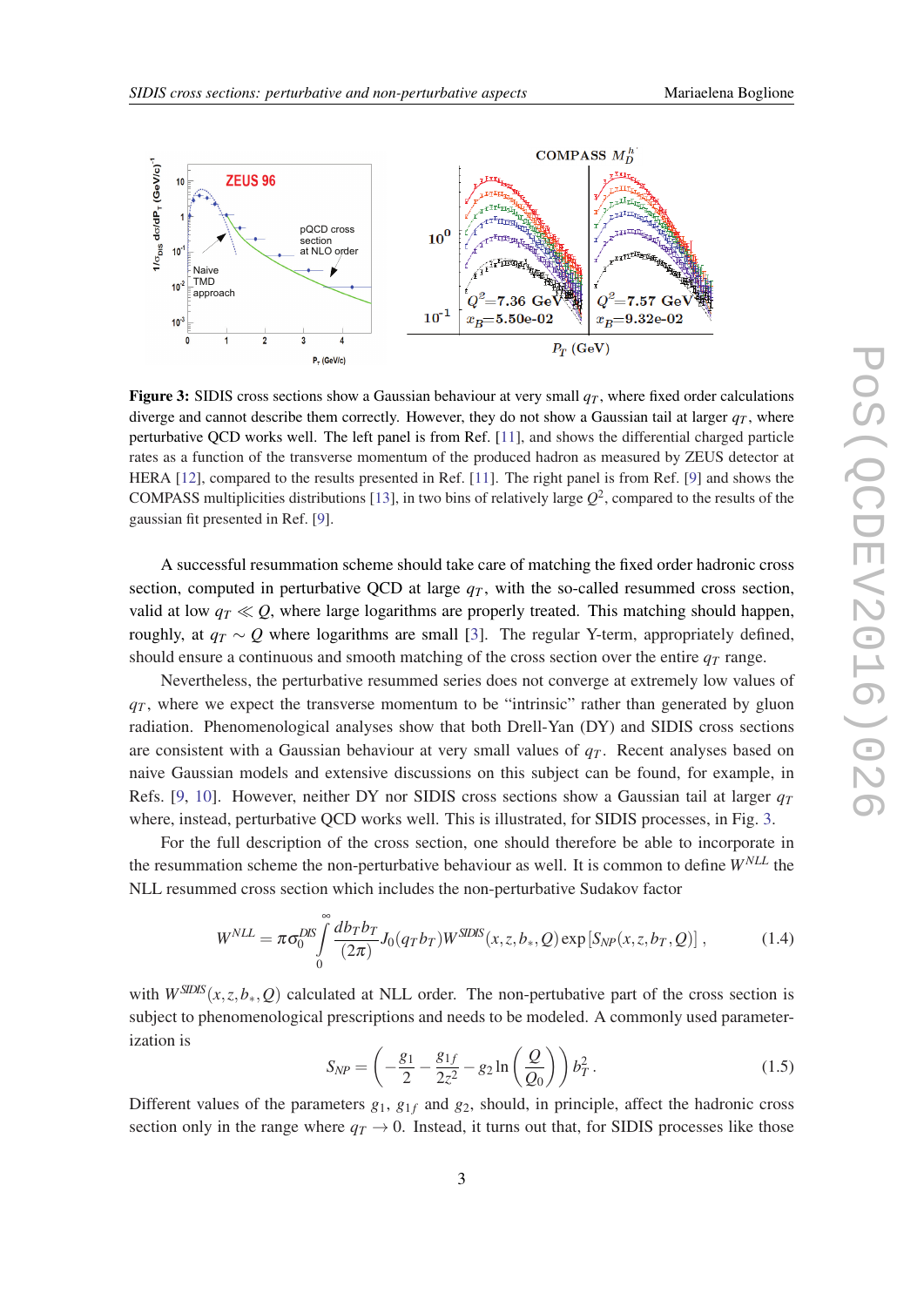

**Figure 4:** Two examples of data selection, according to  $P_T$  (upper panels) and according to  $q_T$  (lower panels), for  $Q = 2.3$  GeV (left panels) and  $Q = 3.0$  GeV (right panel).

measured by COMPASS [[13\]](#page-6-0) and HERMES [\[14](#page-6-0)] Collaborations, where *Q* is only a few GeV's, the modeled non-perturbative contributions dominate over the entire range of measured  $q<sub>T</sub>$ 's. Therefore any resummation scheme would be inadequate in this case, and hardly applicable. This was shown and thoroughly discussed in Ref. [\[6](#page-6-0)].

Another controversial issue, which plays an important role in SIDIS phenomenological analyses, concerns the criteria used for data selection. The original CSS factorization scheme was derived for DY processes, where the relevant scales are  $Q$  and  $q<sub>T</sub>$ . Instead, as mentioned above, SIDIS differential cross sections are usually provided in terms of  $P_T$ , the transverse momentum of the measured final hadron h. Therefore, previous analyses of HERMES and COMPASS multiplicities were performed by selecting data, bin by bin, according to the value of  $P_T$  as compared to their relative value of  $Q$ . However, it is important to point out that, as  $P_T$  and  $q_T$  are related by  $P_T = -z \mathbf{q}_T$ , very different results are obtained by using  $q_T$  rather than  $P_T$ , especially at low z. This effect is shown in Fig. 4, where the results obtained by cutting at  $P_T < 0.9$  are shown in the upper panels (for  $Q = 2.3$  GeV on the left and for  $Q = 3.0$  GeV on the right). The lower panels show the same data, plotted as a function of  $q<sub>T</sub>$  instead of  $P<sub>T</sub>$ ; here the vertical red lines correspond to  $q_T = Q/4$  while the blue vertical lines mark  $q_T = Q$ . From this plot one could conclude that the region corresponding to  $q_T \ll Q$  should be roughly limited to the data points falling to the left of the red vertical lines, which, in turn, would lead to excluding most of the experimental information on the low *q<sup>T</sup>* behaviour of the SIDIS cross section. Moreover, in this case, one should expect the matching between the fixed order perturbative cross section and the resummed term to fall at (or around) the vertical blue line, where  $q_T \sim Q$ , i.e. just one or two GeVs above the "very small"  $q_T$ region.

A pictorial representation of this situation, more in general, is given in Fig. [5](#page-5-0) and can be summarized as follows. The TMD factorization scheme holds and can be applied when four different ranges of *q<sup>T</sup>* values can clearly be defined, and are neatly separated:

- 1.  $q_T \sim \lambda_{OCD}$ , where the transverse momentum is expected to be "intrinsic";
- 2.  $q_T \ll Q$ , where TMD evolution is expected to be at work;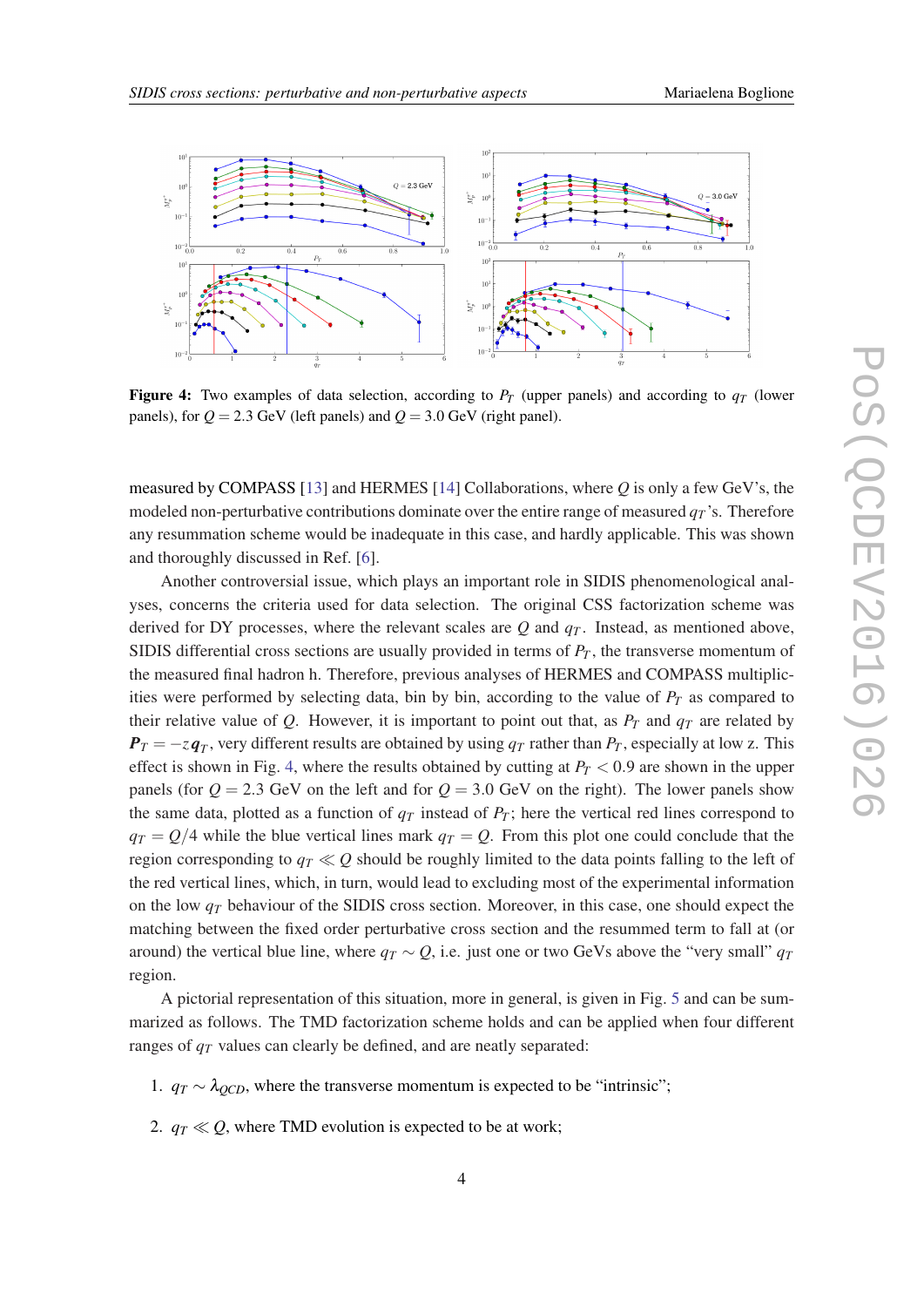<span id="page-5-0"></span>

**Figure 5:** Different configurations of the  $q<sub>T</sub>$  ranges in a TMD factorization framework.

- 3.  $q_T \sim Q$ , where the matching between the fixed order perturbative cross section and the resummed term should take place;
- 4.  $q_T > Q$ , where the cross section can be computed perturbatively, at fixed order.

According to our more recent studies [\[6,](#page-6-0) [15](#page-6-0), [16](#page-6-0)], while in DY processes this is most usually the case, for SIDIS processes as measured at COMPASS and HERMES, where Q is limited to a few GeVs, the  $q<sub>T</sub>$  range is extremely small, and all four regions are "compressed" and tend to overlap. Far from being neatly separated, they become very difficult to be identified: so much so that there is no room for resummation, nor space enough to perform a conventional matching. In this cases, non-perturbative effects completely dominate the cross section over the whole *q<sup>T</sup>* range.

Issues related to the identification of the current fragmentation region – the kinematical regime where a factorization picture with fragmentation functions is appropriate – has recently been addressed in Ref. [[17\]](#page-6-0), where general criteria for estimating the proximity to the current region at large Q are presented.

## Acknowledgments

This talk is based on the work done in collaboration with J.O. Gonzalez-Hernandez, S. Melis and A Prokudin, whose endless efforts and incredible dedication are gratefully acknowledged.

## References

[1] E288 Collaboration, A. S. Ito, *et al.*, *Measurement of the Continuum of Dimuons Produced in High-Energy Proton - Nucleus Collisions*, *Phys. Rev.* D23 (1981) 604-633.